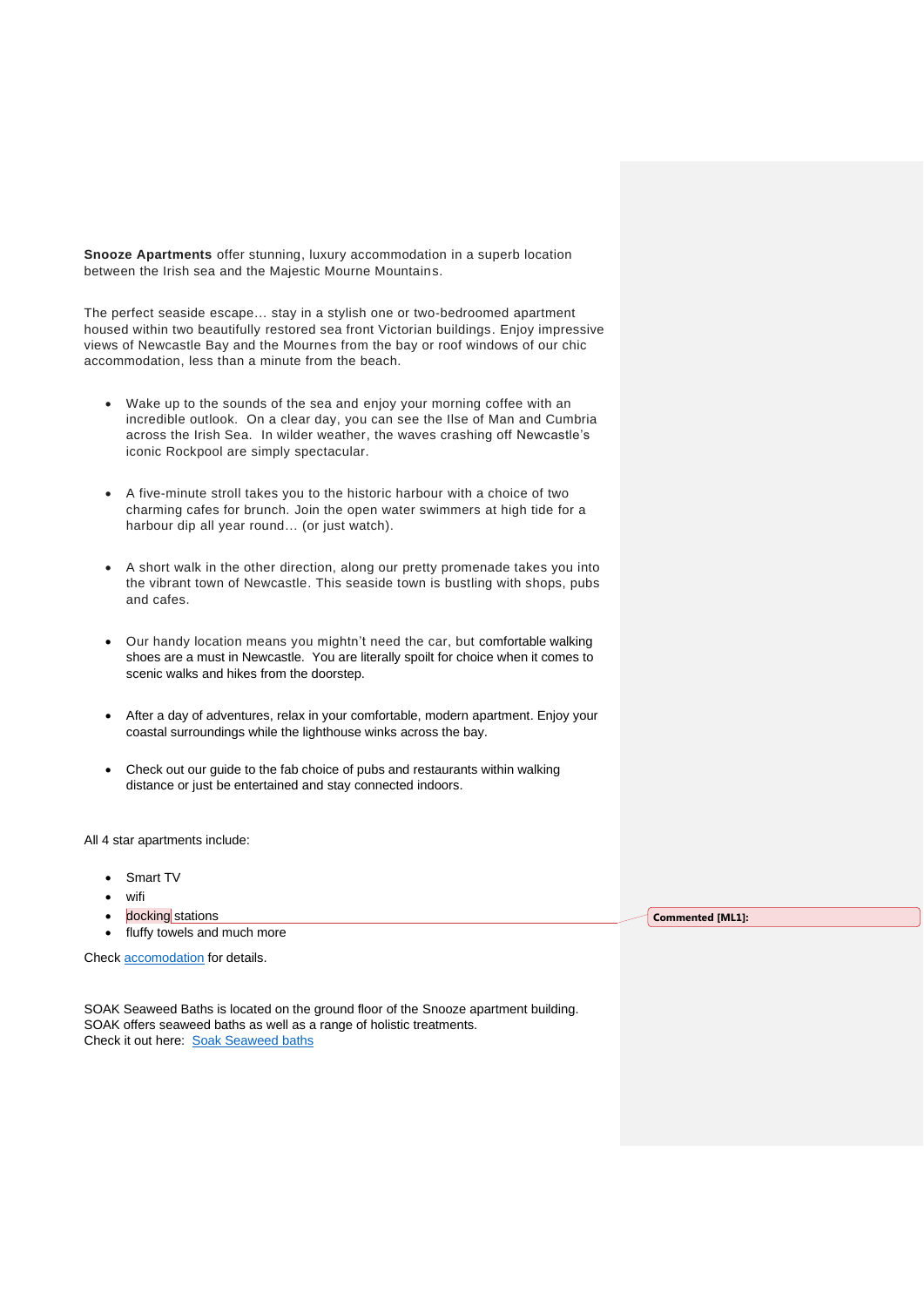## **NEWCASTLE AND SURROUNDING AREA.**

Newcastle is a small seaside resort in County Down the 'Jewel in Northern Irelands crown' and the setting of the famous Percy French song:

"Where the Mountains of Mourne sweep down to the sea".

This coastal town with a wonderful seaside promenade, nestles at the foot of Northern Ireland's highest mountain, Slieve Donard (2796 ft.)

The harbour with its sailing and fishing boats, is a hub of activity in summer with open water swimmers, paddleboarders and daring pier jumpers. The Shimna river, flowing through the town, abounds with salmon and trout.

Enjoy a walk along the magnificent promenade, passing the Percy French memorial fountain (writer of the "Mountains of Mourne" song), and enjoy the smell of the sea and surrounding beauty.

## **Hiker and fell runner's paradise**

Snooze Apartments is a stone's throw from **Donard Park**, right beside the Glen River and gateway to the Mourne Mountains.

This beautiful park features football, hockey pitches and picnic facilities and is a renowned tourist attraction in Northern Ireland.

Other beautiful forest parks nearby, include the enchanting **Tollymore Forest Park**, filming location of the popular "Game of Thrones" series.

Tours available [here.](https://www.gameofthronestours.com/tollymore/).)

**Tollymore**, less than a mile from **Snooze Apartments** offers stunning walks, mountain biking trails, picnic and play areas.

**Castlewellan Forest Park**, 5 miles from **Snooze Apartments** is worth a visit. Get lost in the fabulous **Peace Maze**, hike around the lake and try the mountain biking trails. The Life Adventure Centre [here](https://www.onegreatadventure.com/) has bike and canoe hire and offers outdoor activities. There are picnic tables and a play park in **Castlewellan Forest Park..**

No visit to the area is complete without a visit to the glorious **Murlough** Beach. Backed by a 6000-year-old fragile sand dune system and 6 kilometres long, the dunes are sprinkled with wildflowers in spring. **Murlough** is an excellent area for walking and bird watching, due to its spectacular location at the edge of Dundrum Bay and the Mourne Mountains.

## **A round or two…**

Newcastle boasts the famous [Royal County Down Golf Club,](https://www.royalcountydown.org/) the most photographed golf course in the world! It is Rory McElroy's all-time favourite! Jack Nicklaus and Tiger Woods have also played here. Check out [the Mourne Golf Club too.](https://www.mournegolfclub.co.uk/)

There is an abundance of things to do in Newcastle and surrounding areas, We hope this page will get you started. Check our links for more things to do in the area.